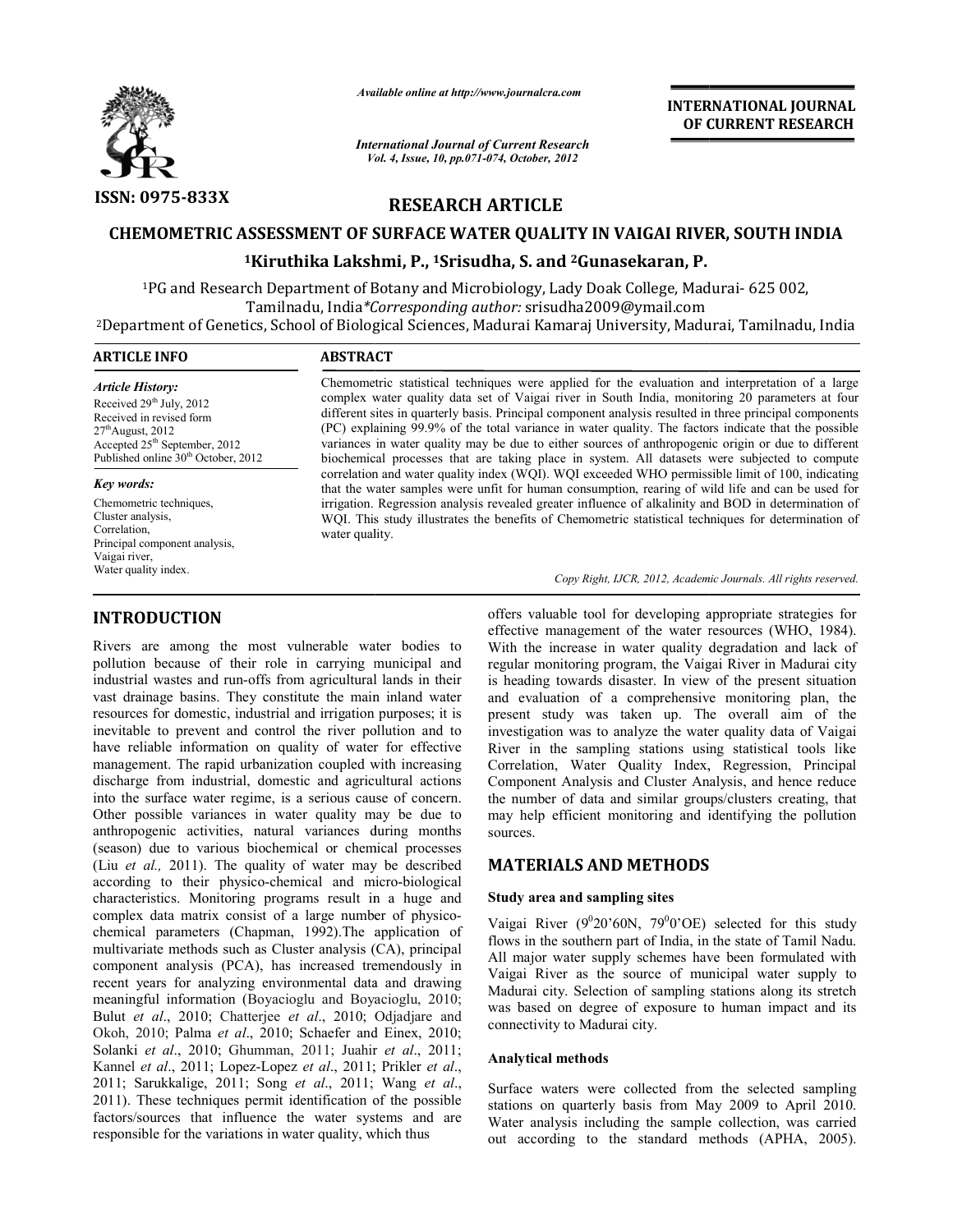Physical parameters like pH and temperature were carried out at the field sites itself. Analytical grade chemicals and double distilled water were used for preparing solutions for analysis. The parameters included pH, temperature(T), Alkalinity (Alk), Total solids(TS), Total dissolved solids(TDS), Total suspended solids(TSS), Chloride( $Cl<sub>2</sub>$ ), Dissolved oxygen (DO), Chemical oxygen demand (COD), Biological Oxygen demand (BOD), Inorganic phosphorous (PO<sub>4</sub>), Nitrate (NO<sub>3</sub>), Calcium (Ca), Sodium (Na), Potassium(K), Chlorophyll a (Chl) and Phycobilins (Phy). Cyanobacterial cell density, fecal coliforms and fecal streptococci count were also determined by using hemocytometry, membrane filter technique and MPN index respectively. Microcystin concentration in the water sample was determined by using ELISA quantiplate kit for microcystin (Envirologix, USA).

#### **Data Computation**

Karl-Pearson correlation coefficient (r) between physicochemical variables was calculated and correlation for significance was tested by applying *t*-test. Principal component analysis (PCA) was used for orthogonal linear transformations of the experimental data to new Coordinate system such that the greatest variance by any projection of the data comes to lie on the first coordinate (called the first principal component), the second greatest variance on the second coordinate, and so on. It was also used for dimensionality reduction in a data set by retaining those characteristics of the data set that contribute most to its variance, by keeping higher-order principal components and ignoring lower-order ones. Bray-Curtis cluster analysis was done to find the similarity in physico-chemical profile among the sampling stations. Out of thirteen parameters studied nine were taken for calculating the water quality index (Harkins, 1974; Naik and Purohit, 1996; Tiwari and Manorama, 1985; Ramakrishnaiah *et al.,* 2009). Regression analysis was done to confirm the effect of individual physico-chemical parameter on determination of water quality index.

# **RESULTS AND DISCUSSION**

The computed data were subjected to descriptive statistical analysis and subsequent correlation analysis; followed by chemometric techniques and water quality index. The correlation matrix of the Vaigai river samples (Table 1) exhibited excellent positive correlation values between TDS and chloride, calcium, nitrate. This is due to the fact that the main constituents of TDS in water are nitrate, calcium and chloride. A complete positive correlation was observed between inorganic phosphorous and nitrate with alkalinity, BOD and phycobilin. This is supported by the fact that an increase in the nitrate and inorganic phosphorous content of water positively favors the growth of cyanobacteria which is ultimately reflected in an increase in alkalinity, BOD and phycobilin content of water samples. A significant negative correlation was noticed among chlorophyll a content with dissolved oxygen and inorganic phosphorous content in water sample, which is possibly due to increased growth of algae in eutrophic condition. In the Principal Component Analysis, the first factor explained the highest percent of the entire variance while the subsequent factors had diminishing variance to explain the water quality. Eigenvalues >1 were taken as criterion for the extraction of the principal components

required for explaining the source of variances in the data set. The PCA revealed three principal components (PC1, PC2 and PC3) with percentage variances of 87.5%, 7.5% and 4.9% respectively. The parameter loadings for the three identified principal components are given in Figure 1, 2, 3. PC1 was positively correlated (loading > 0.75) with dissolved oxygen, BOD, inorganic phosphorous and temperature while negatively correlated with Chlorophyll a, calcium, TS and TSS. PC 2, on the other hand, was positively loaded (loading > 0.75) with chloride, nitrate and TDS while negatively loaded with potassium and pH. PC3 was correlated positively with TSS, calcium, phycobilins and negatively with COD and sodium. These factors appear to be originated from the combined effect of anthropogenic activities such as application of phosphate, sulfate and nitrate fertilizers, and discharge of effluents accompanied with partial ecological recovery system of the river. The first three principal components explained maximum variance, whereas the rest fourteen components accounted for least variance. Based on the strength of the Eigenvalues and the Scree Plots, only the first three principal components were selected for the present study. In the Scree Plot, those points on the vertical limb (steep portion), accounted for the majority of variance, whereas those on the horizontal, flat limb accounted very less for water quality prediction, hence they were ignored (Figure 4). Among different parameters examined, chloride and inorganic phosphorous, indicated by the longest distance from the point of origin in the PCA plot had the most obvious influence on water quality.

The hierarchical clustering produced a dendogram showing how sampling stations could be clustered and the percentage of replicates where each node is supported was given on the dendogram after boot strapping. Physico-chemical characteristics of water samples from sampling stations of Vaigai river exhibited 88% similarity between V1 and V3 followed by V2 and V4 with 82% similarity in Bray-Curtis cluster analysis. Nine water quality parameters namely pH, Dissolved oxygen, COD, BOD, alkalinity, chloride, nitrate, TS, TDS were considered for computing WQI and unit weight (Wi) of each parameter was obtained depending upon its weightage. The standard permissible values of various parameters for drinking purpose were considered as recommended by Indian Council of Medical Research (ICMR), World Health Organisation (WHO) and ISI. The permissible limit of WQI for drinking water is 100. The WQI obtained in present study for Vaigai River at individual sampling stations ranged from 114.7 to 195 (Table 2) suggesting the pollution load in Vaigai River and emphasized the need for treating water before supplying for public consumption and propagation of wild life and fish culture. Further, a comprehensive monitoring of water quality for a longer period of time (5 years) can identify the status of the water quality in Vaigai River.The influence of BOD and alkalinity on determination of water quality index was found highest among other seven parameters as reflected by a high  $r<sup>2</sup>$ value of 0.924 and 0.911 respectively in regression analysis followed by oxygen  $(r^2 = 0.775)$  and COD  $(r^2 = 0.523)$ . This is supported by the fact that most cyanobacterial groups found in the selected sampling stations prefer neutral to slightly alkaline pH and in turn increases the BOD of water samples. In membrane filter technique for fecal coliforms, confluent growth of coliforms was observed covering entire filtration area of the membrane and the colonies were not discrete.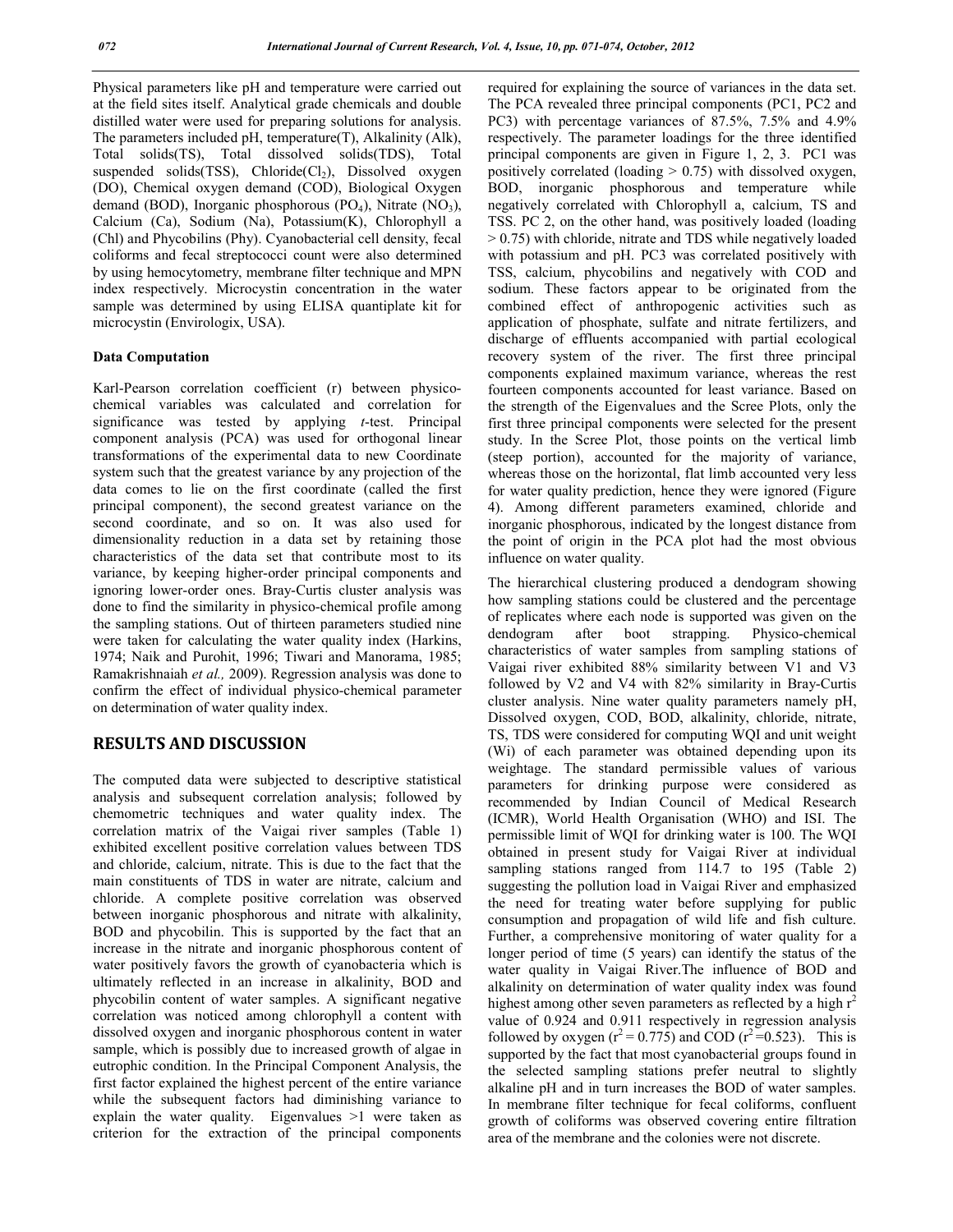**Table 1. Correlation coefficient between physico-chemical parameters of Vaigai river samples**

|                 | pH       | Temp     | alk      | Cl <sub>2</sub> | O <sub>2</sub> | <b>BOD</b> | $\rm{COD}$ | <b>TS</b> | <b>TDS</b> | <b>TSS</b> | PO <sub>4</sub> | NO3      | Ca       | Na       | K        | Chloro | Phyco |
|-----------------|----------|----------|----------|-----------------|----------------|------------|------------|-----------|------------|------------|-----------------|----------|----------|----------|----------|--------|-------|
| pH              |          |          |          |                 |                |            |            |           |            |            |                 |          |          |          |          |        |       |
| Temp            | 0.616    |          |          |                 |                |            |            |           |            |            |                 |          |          |          |          |        |       |
| alk             | $-0.722$ | $-0.110$ |          |                 |                |            |            |           |            |            |                 |          |          |          |          |        |       |
| Cl <sub>2</sub> | $-0.819$ | $-0.341$ | 0.390    |                 |                |            |            |           |            |            |                 |          |          |          |          |        |       |
| O <sub>2</sub>  | $-0.320$ | 0.527    | 0.744    | 0.335           |                |            |            |           |            |            |                 |          |          |          |          |        |       |
| <b>BOD</b>      | $-0.321$ | 0.445    | 0.840    | 0.177           | 0.961          |            |            |           |            |            |                 |          |          |          |          |        |       |
| COD             | $-0.645$ | $-0.451$ | 0.851    | 0.109           | 0.313          | 0.516      |            |           |            |            |                 |          |          |          |          |        |       |
| <b>TS</b>       | $-0.377$ | $-0.356$ | $-0.290$ | 0.764           | $-0.226$       | $-0.443$   | $-0.439$   |           |            |            |                 |          |          |          |          |        |       |
| <b>TDS</b>      | $-0.691$ | $-0.477$ | 0.081    | 0.937           | 0.002          | $-0.174$   | $-0.095$   | 0.927     |            |            |                 |          |          |          |          |        |       |
| <b>TSS</b>      | 0.400    | 0.038    | $-0.879$ | 0.084           | $-0.567$       | $-0.764$   | $-0.907$   | 0.690     | 0.370      |            |                 |          |          |          |          |        |       |
| PO <sub>4</sub> | 0.175    | 0.860    | 0.408    | $-0.070$        | 0.876          | 0.837      | 0.001      | $-0.431$  | $-0.352$   | $-0.389$   |                 |          |          |          |          |        |       |
| NO3             | $-0.696$ | $-0.158$ | 0.307    | 0.978           | 0.400          | 0.204      | $-0.052$   | 0.783     | 0.912      | 0.181      | 0.058           |          |          |          |          |        |       |
| Ca              | $-0.088$ | $-0.346$ | $-0.597$ | 0.488           | $-0.519$       | $-0.717$   | $-0.621$   | 0.934     | 0.749      | 0.873      | $-0.588$        | 0.515    |          |          |          |        |       |
| Na              | $-0.821$ | $-0.507$ | 0.903    | 0.368           | 0.389          | 0.535      | 0.964      | $-0.209$  | 0.158      | $-0.828$   | $-0.011$        | 0.212    | $-0.454$ |          |          |        |       |
| K               | 0.928    | 0.279    | $-0.838$ | $-0.829$        | $-0.643$       | $-0.609$   | $-0.586$   | $-0.277$  | $-0.606$   | 0.484      | $-0.196$        | $-0.764$ | 0.071    | $-0.771$ |          |        |       |
| Chloro          | 0.226    | $-0.353$ | $-0.836$ | 0.082           | $-0.815$       | $-0.941$   | $-0.671$   | 0.693     | 0.420      | 0.910      | $-0.734$        | 0.095    | 0.902    | $-0.610$ | 0.455    |        |       |
| Phyco           | 0.219    | 0.696    | $-0.217$ | 0.324           | 0.437          | 0.193      | $-0.696$   | 0.413     | 0.281      | 0.483      | 0.562           | 0.512    | 0.331    | $-0.560$ | $-0.050$ | 0.099  |       |

#### **Table 2. Water Quality Index of Vaigai river samples**

|            | Standard value (Si)    |                  |           |                     |     |       |       |  |  |
|------------|------------------------|------------------|-----------|---------------------|-----|-------|-------|--|--|
|            | $mg/l$ (except for pH) |                  |           | Water Quality Index |     |       |       |  |  |
| Parameter  |                        | <b>Standards</b> | $Wi=K/Si$ | V <sub>5</sub>      | V6  | V7    | V8    |  |  |
| pH         | $7 - 8.5$              | <b>ICMR.ISI</b>  | 0.179     |                     |     |       |       |  |  |
| DO         |                        | <b>WHO</b>       | 0.306     |                     |     |       |       |  |  |
| $\rm{COD}$ | 10                     | <b>WHO</b>       | 0.153     |                     |     |       |       |  |  |
| Alkalinity | 120                    | <b>ICMR</b>      | 0.013     |                     |     |       |       |  |  |
| Chloride   | 250                    | WHO, ICMR, ISI   | 0.006     |                     |     |       |       |  |  |
| <b>BOD</b> |                        | <b>ICMR</b>      | 0.306     |                     |     |       |       |  |  |
| <b>TS</b>  | 500                    | <b>ICMR</b>      | 0.003     | 126.4               | 195 | 114.7 | 183.5 |  |  |
| <b>TDS</b> | 500                    | ICMR, ISI, WHO   | 0.003     |                     |     |       |       |  |  |
| Nitrate    | 45                     | ICMR, ISI, WHO   | 0.034     |                     |     |       |       |  |  |



**Fig. 1. Loadings chart of principal component-1**



**Fig. 2. Loadings chart of principal component-2**

Most of the sampling sites exhibited highest MPN index (1100/100ml) for fecal streptococcal count with the confidence limit of about 150 to 4800. All the samples throughout the study period showed very high fecal contamination suggesting the poor water quality.



**Fig. 3. Loadings chart of principal component-3**



**Fig. 4. Scree plot of eigen values of principal components**

Microscopic observation of the samples revealed the presence of diverse forms of cyanobacteria with most belonged to the order Nostocales. Vaigai River samples were composed of the morphologically different genera *Anabaena, Nostoc, Rivularia*, *Spirulina* of the order Nostocales; *Oscillatoria, Leptolyngbya and Phormidium* of the Oscillatoriales; *Synechocystis, Chroococcidiopsis, Chroococcus,*